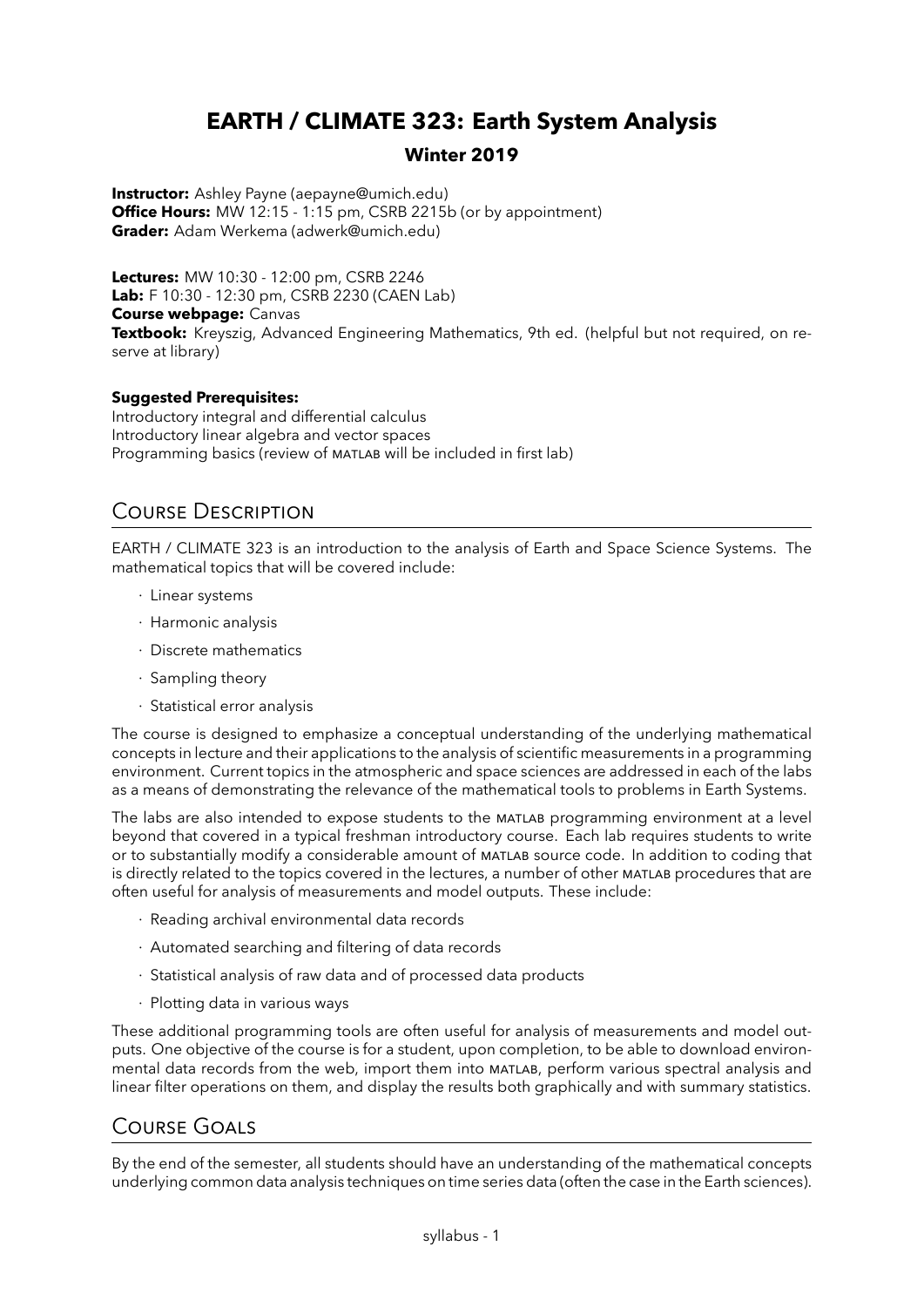Students will be able to load data stored in a variety of formats into matlab and be able to extract information from the data. Students will learn best practices for exploratory data analysis and effective communication through meaningful figures and scientific writing.

### Course Policies

**Late Work:** Late assignments will not be accepted without prior approval from an instructor. Absence from exams will not be accepted or made up except under extraordinary conditions that are properly certified. Please review deadlines them carefully and email the instructor if you anticipate any scheduling conflicts well in advance.

**Homework:** Homework will be assigned weekly, with the exception of exam weeks. Paper copies of homework solutions should be handed in at the beginning of class (10:30 am) the following week. Homework solutions will be posted to the course webpage the week after the homework is assigned.

You may discuss this homework assignment with your fellow students, and complete the work with other students in the class, including working in a group around a common table and discussing problems as you work on them. However, you must submit individual work that is not a verbatim copy of any other student's work. Do not forget that even when you work in a group, you are individually responsible for the learning that should accompany homework completion. Exams will be based entirely on material covered in lecture and in all homework sets.

Lab: Labs will be assigned weekly on Fridays, with the exception of exam weeks. Electronic copies (.doc or .docx) should be posted on to the course website by the end of lab (12:30 pm, Fridays). You do not need to print out and hand in a paper copy.

You are encouraged to discuss the labs with other students and to collaborate on the development of algorithms and the debugging of software. However, you are individually responsible for producing their own technical report for each lab that is not a verbatim copy of any other student's work (this includes figures, code, etc). In particular, students should individually compose the discussions, comments and responses to questions in the lab reports.

**Exams:** There will be two exams, each covering approximately 1/2 of the material of the course. The first exam will be during the regular class time and the second will be a take home exam. For the inclass exam, students are allowed to prepare and bring in one sheet of paper (8.5" x 11") with helpful information / concepts (both sides of paper allowed).

**Final Project:** An individual project will take the place of a final exam. By the beginning of March, each student should identify a dataset of interest and develop a research project using one or more tools from the course. Students will submit a project proposal (500 words max) March 18th. You will report the results of your work in an oral presentation of your analysis (12 min) and with a written report (6 to 8 pages) at the end of the semester. Your total project grade will be a weighted combination of your grades on the project proposal, and the written and oral reports. Additional details, sample topics and a grading rubric will be posted to the course website closer to the first deadline for the final project.

#### **Grading Policy:**

Grades will be assigned according to the following weighted average of scores:

8 Homework sets | 10 - 30% 7 Lab Reports 20 – 40% Two Midterms  $\vert$  10 - 20% each Final Project  $\vert$  10 - 30% and greater than the weight of one midterm

Each student may select values for weights in each grading category within the specified ranges (the total must add up to 100%). Please email me with this information the week after the first exam is returned (around Mar 11). If you do not select individualized weights, then the following default weights will be used:

> 8 Homework sets | 20% 7 Lab Reports | 30%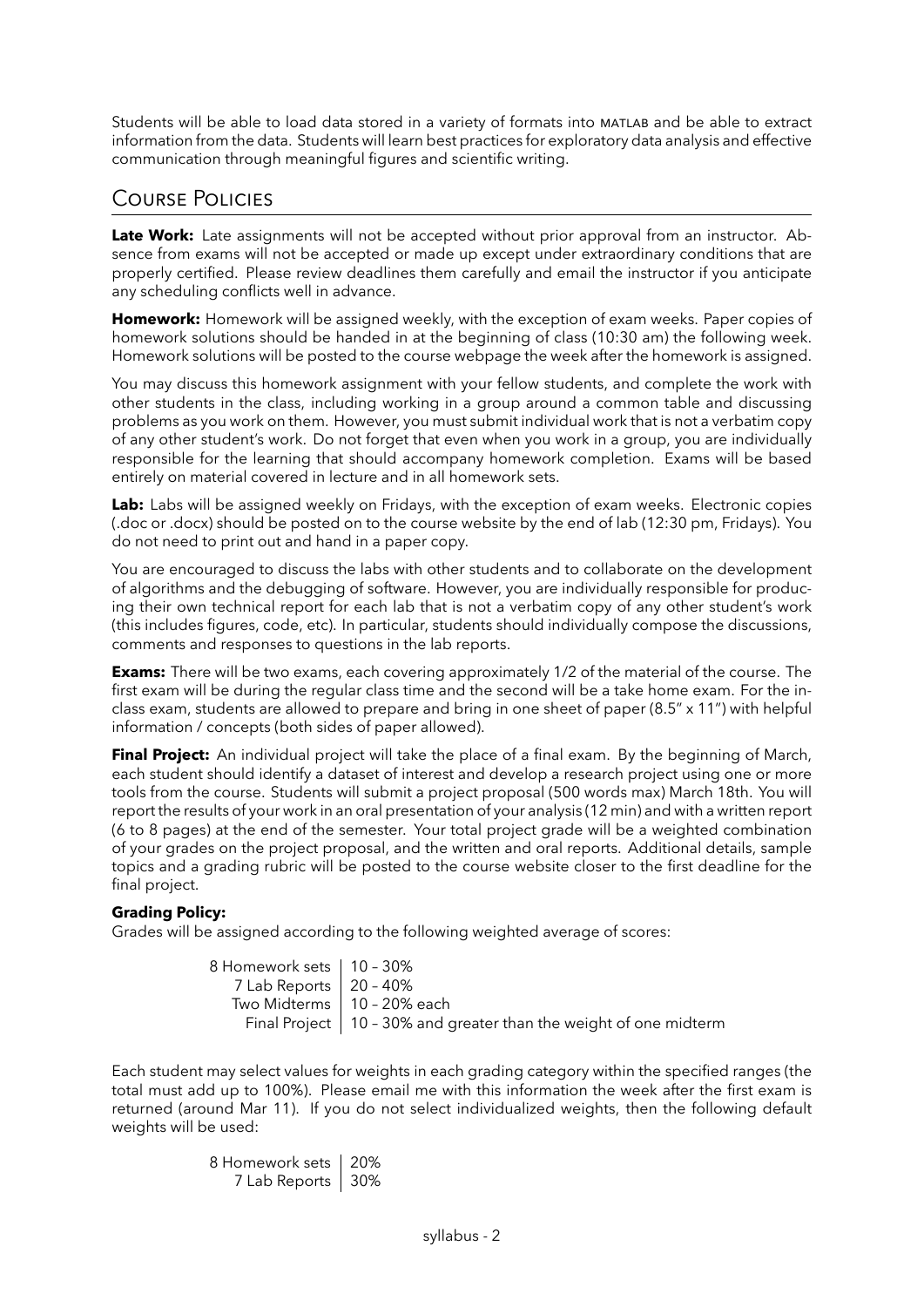| Two Midterms   15% each |  |
|-------------------------|--|
| Final Project   20%     |  |

### Course Outline

We will begin the course with a review of linear algebra and basics of MATLAB programming. Each week, material in the lectures will be applied in Friday's lab. The lectures include in-class discussions and review of problems similar to those found in homework sets and exams.

#### **Lecture / Lab Schedule**

1/9 (W): Logistics; Linear algebra; **HW 1 assigned** 1/11 (F\*): Linear algebra (**NOTE: lecture in regular classroom, 10:30 - 12:00**) 1/14 (M): Linear algebra 1/16 (W): Linear algebra **HW 1 due** 1/18 (F): Lab 1 (Introduction to matlab, Absolute and Relative Humidity)

1/21 (M): HOLIDAY - MLK day

1/23 (W): Exploratory data analysis 1/25 (F): Lab 2 (Covariance in the Planetary Boundary Layer), **Lab 1 due** 1/28 (M): Statistics and probability; **HW 2 assigned**

1/30 (W): Classes cancelled

2/1 (F): Lab 3 (El Niño / Southern Oscillation), **Lab 2 due** 2/4 (M): Probability; **HW 3 assigned, HW 2 due** 2/6 (W): Significance tests and introduction to time series 2/8 (F): Lab 4 (Time Harmonic Precipitation), **Lab 3 due** 2/11 (M): Fourier Series; **HW 4 assigned, HW 3 due** 2/13 (W): Fourier Series 2/15 (F): Lab 5 (Cloud Drop Sizes and Doppler Spectra), **Lab 4 due** 2/18 (M): Fourier Transform; **HW 5 assigned, HW 4 due** 2/20 (W): Review of matlab concepts and final project 2/22 (F): No lab (workspace for final project), **Lab 5 due** 2/25 (M): In-class review and CRLT evaluation; **HW 5 due** 2/27 (W): **IN-CLASS EXAM #1** 3/1 (F): **Open lab session for individual projects**

3/4 - 3/8: HOLIDAY - Spring Break

- 3/11 (M): Review exam; Fourier Transform
- 3/13 (W): Convolution

3/15 (F): Lab 6 (Time Dependent Periodicity of Sunspots)

- 3/18 (M): Convolution; Filters **Project description due**
- 3/20 (W): Filters; Wavelets

3/22 (F): Lab 7 (Wave Propagation in Dispersive Media), **Lab 6 due**

3/25 (M): Regression; **HW 6**+**7 assigned**

3/27 (W): Class cancelled

3/29 (F\*): Regression; EOFs (**NOTE: lecture in regular classroom, 10:30 - 12:00**), **Lab 7 due**

- 4/1 (M): EOFs; Statistical significance; **HW 8 assigned, HW 6**+**7 due**
- 4/3 (W): Classification

4/5 (F\*): Classification (**NOTE: lecture in regular classroom, 10:30 - 12:00**)

4/8 (M): Virtual review of material; **HW 8 due**; **TAKE-HOME EXAM #2 released at 12:30 pm**

4/10 (W): Class cancelled

4/12 (F): **Open lab session for individual projects, Ashley available remotely for questions** 4/15 (M): **TAKE-HOME EXAM #2 due at 10:30 am**; **Open lab session for individual projects** 4/17 (W): **Student presentations**

4/19 (F\*): **Student presentations** (**NOTE: lecture in regular classroom, 10:30 - 12:00**)